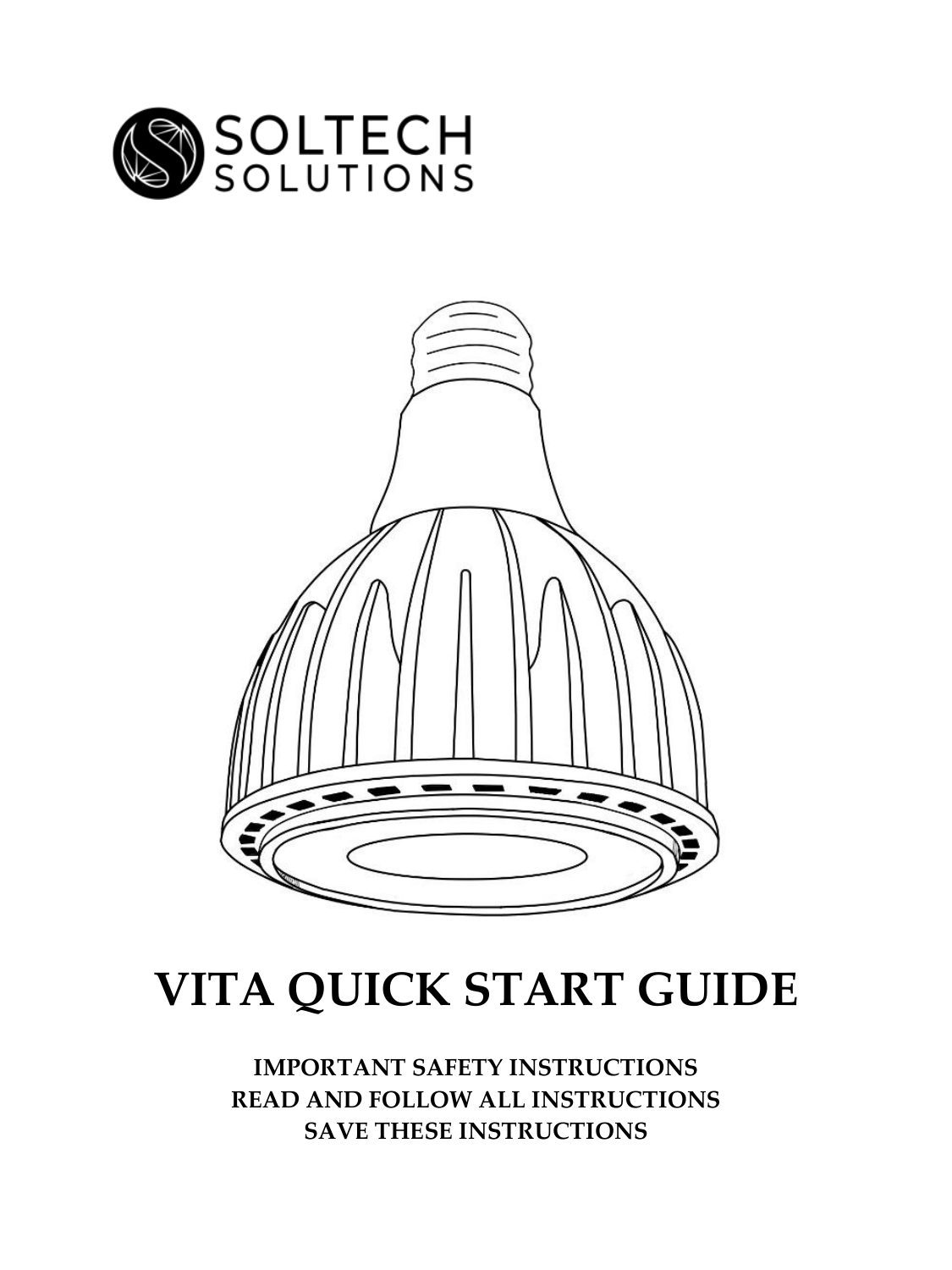### **TABLE OF CONTENTS**

| PRODUCT WARRANTY AND RETURN POLICY  17 |  |
|----------------------------------------|--|
|                                        |  |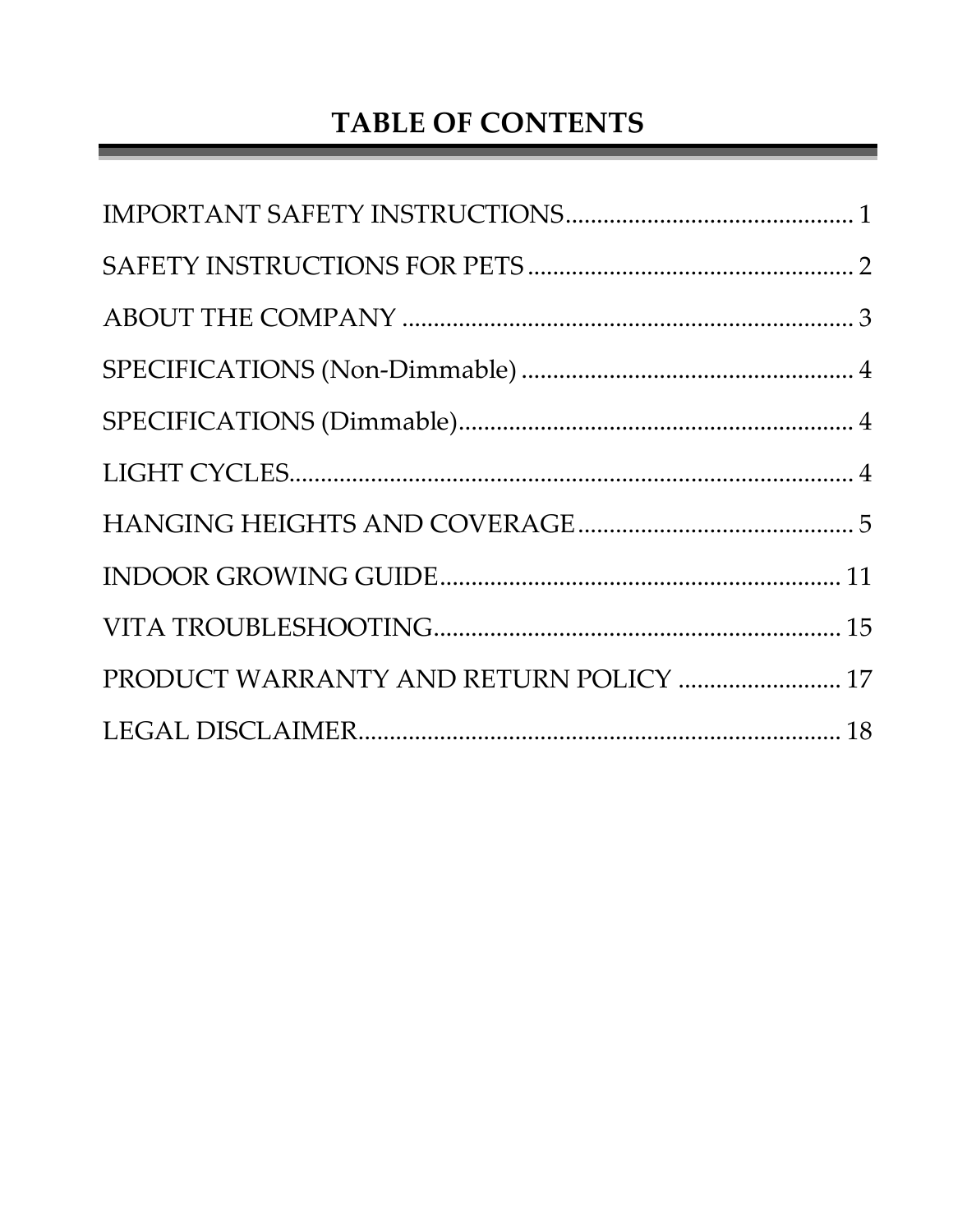### <span id="page-2-0"></span>**IMPORTANT SAFETY INSTRUCTIONS**

- 1. Read all safety and operating instructions before using this product.
- 2. For indoor use only.
- 3. This product should not be used near water.
- 4. Care should be taken so that liquids are not spilled onto the unit.
- 5. Use this product only as described in this manual. Any other use is not recommended by the manufacturer and may cause fire, electrical shock or injury, and may void the warranty.
- 6. Avoid eye contact directly with the LED light.
- 7. Do not operate if any part of the light is damaged.
- 8. The use of attachments, hanging devices, dimmers or pendant cords, not recommended or sold by the manufacturer may cause injury.
- 9. Make sure hooks, shelves, brackets, etc., are always installed in a wood support, such as trim, plywood, or studs in the wall. If installing in drywall, it is critical to use the appropriate drywall anchors.
- 10. Do not operate the product in the presence of explosive and/or flammable fumes.

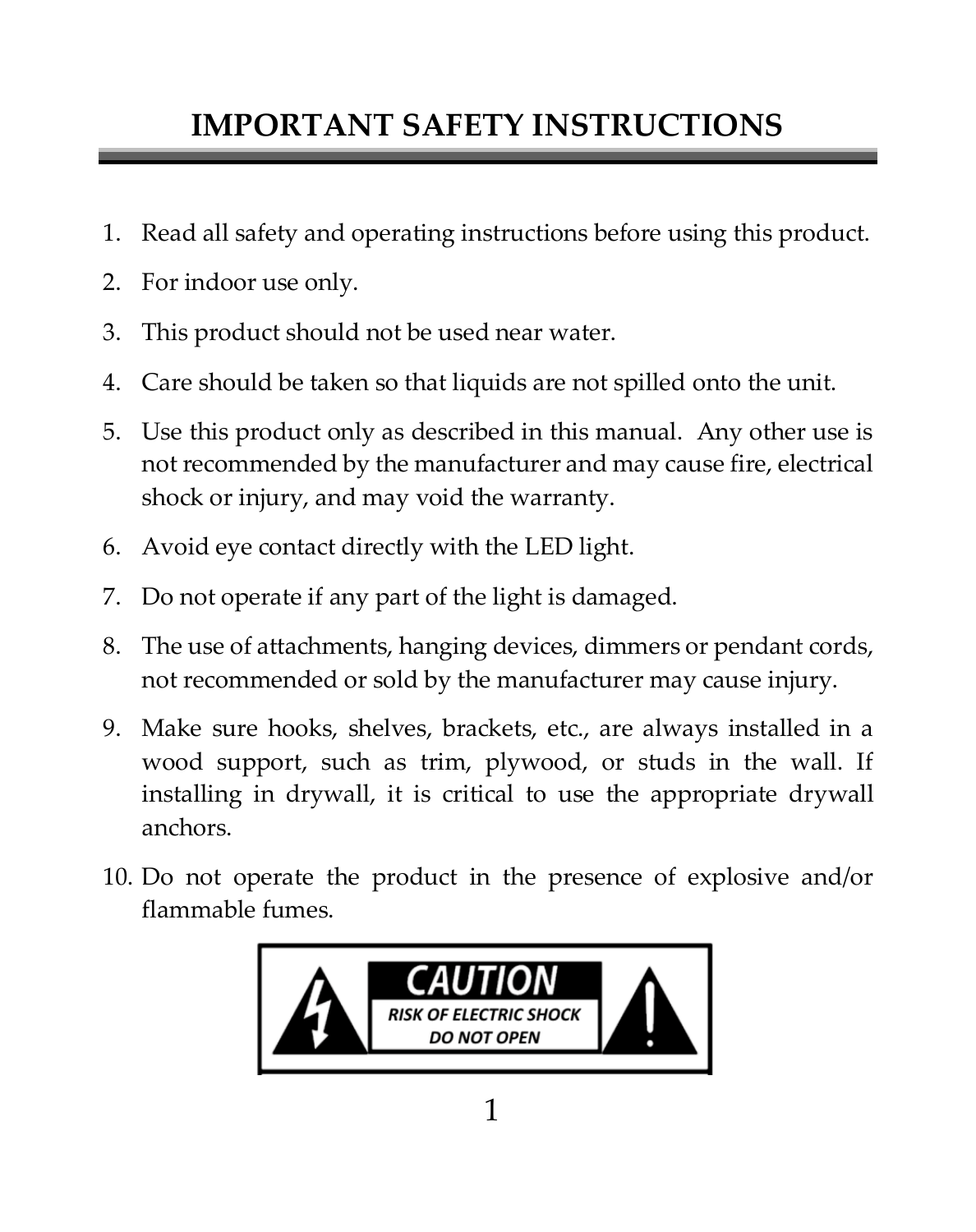### <span id="page-3-0"></span>**SAFETY INSTRUCTIONS FOR PETS**

Provided below is a short list of common plants that may be toxic to animals. The plants highlighted in bold are considered extremely toxic.

Aloe Vera **Dahlia** Morning Glory **Amaryllis** Daisy Mother in Law American Holly | Deadly Nightshade | Mum Apple English Ivy **Oleander** Apricot Eucalyptus Orange Azalea Fig Oregano Baby's Breath Garlic Palm Lily Begonia Geranium Parsley Bird of Paradise Glacier Ivy Peace Lily Bitter root Gladiola Peach Boxwood Grapefruit Plum Branching Ivy Hibiscus Poinsettia Calamondin Orange Hops Pothos California Ivy **Rhodedendron Rhodedendron** Carnations Hydrangea **Sago Palm Castor Bean** Jade St. John's Wort Cherry Leek Sweet Potato Vine Chinese Jade Lemon Sweetheart Ivy Chives Lemon Grass Tomato Plants Chrysanthemum Lilies **Tulip** Cyclamen Marijuana **Yew** Daffodil **Milkweed** Yucca

Coffee Tree Lime Lime Tradescantia Zebrina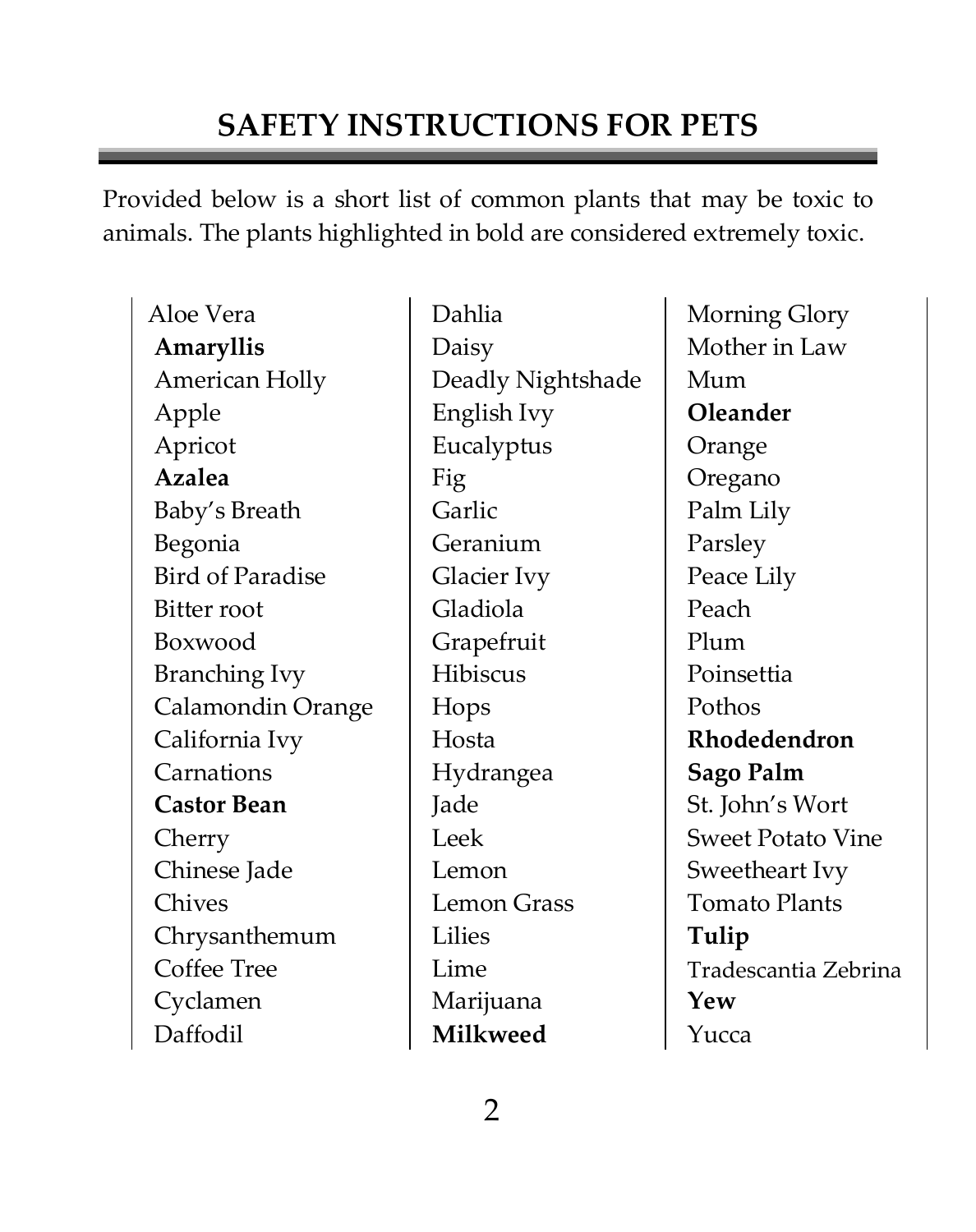### <span id="page-4-0"></span>**ABOUT THE COMPANY**

Soltech Solutions was formed in 2015 out of a passion for helping people live a happier and healthier life. We achieved this by creating the first of its kind luxury LED décor grow light. As we grow, we are continuously making improvements to our unique light spectrum.

Your Vita grow light was designed in Bethlehem, Pennsylvania to ensure the highest quality product. If you have any issues, comments, or questions, feel free to contact us using any method below:

> Live Chat: Soltechsolutions.com By Email: hello@soltechsolutions.com By Phone: 484-821-1001 By Mail: Soltech Solutions LLC 520 Evans Street, Suite 3 Bethlehem, PA 18015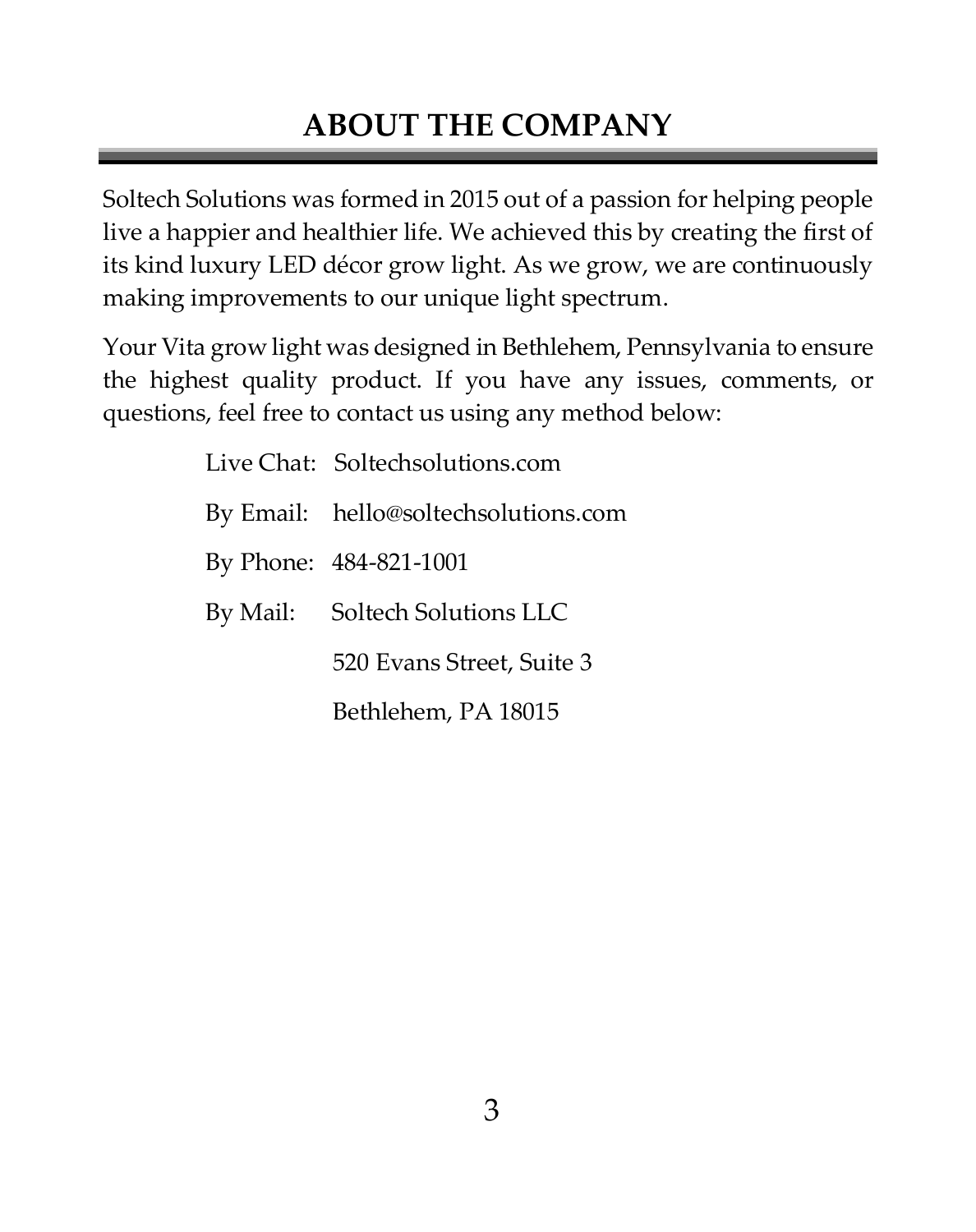### **SPECIFICATIONS (Non-Dimmable)**

<span id="page-5-0"></span>

| Power Consumption20 Watts Luminous Flux1100 Lumens |
|----------------------------------------------------|
|                                                    |
|                                                    |
| Lifespan30,000hrs Color Temperature3000 K          |

### **SPECIFICATIONS (Dimmable)**

<span id="page-5-1"></span>

| Power Consumption20 Watts Luminous Flux1100 Lumens |
|----------------------------------------------------|
|                                                    |
|                                                    |
| Dimmable Range10%-100% PPF (400-700nm)22 µmol/sec  |
| Lifespan30,000hrs Color Temperature3000 K          |

### <span id="page-5-2"></span>**LIGHT CYCLES**

Light cycles are critical but often an overlooked part of growing plants. In most cases, it is best to mimic the natural light cycles of the plant's original geographical location. This typically means 12 to 16 hours of light. If in doubt, you can always mimic the sunrise and sunset of your own geographical location. Plants should not be under 24 hours of light.

We highly recommend the use of an electrical 24-hour timer to create a repeatable light cycle.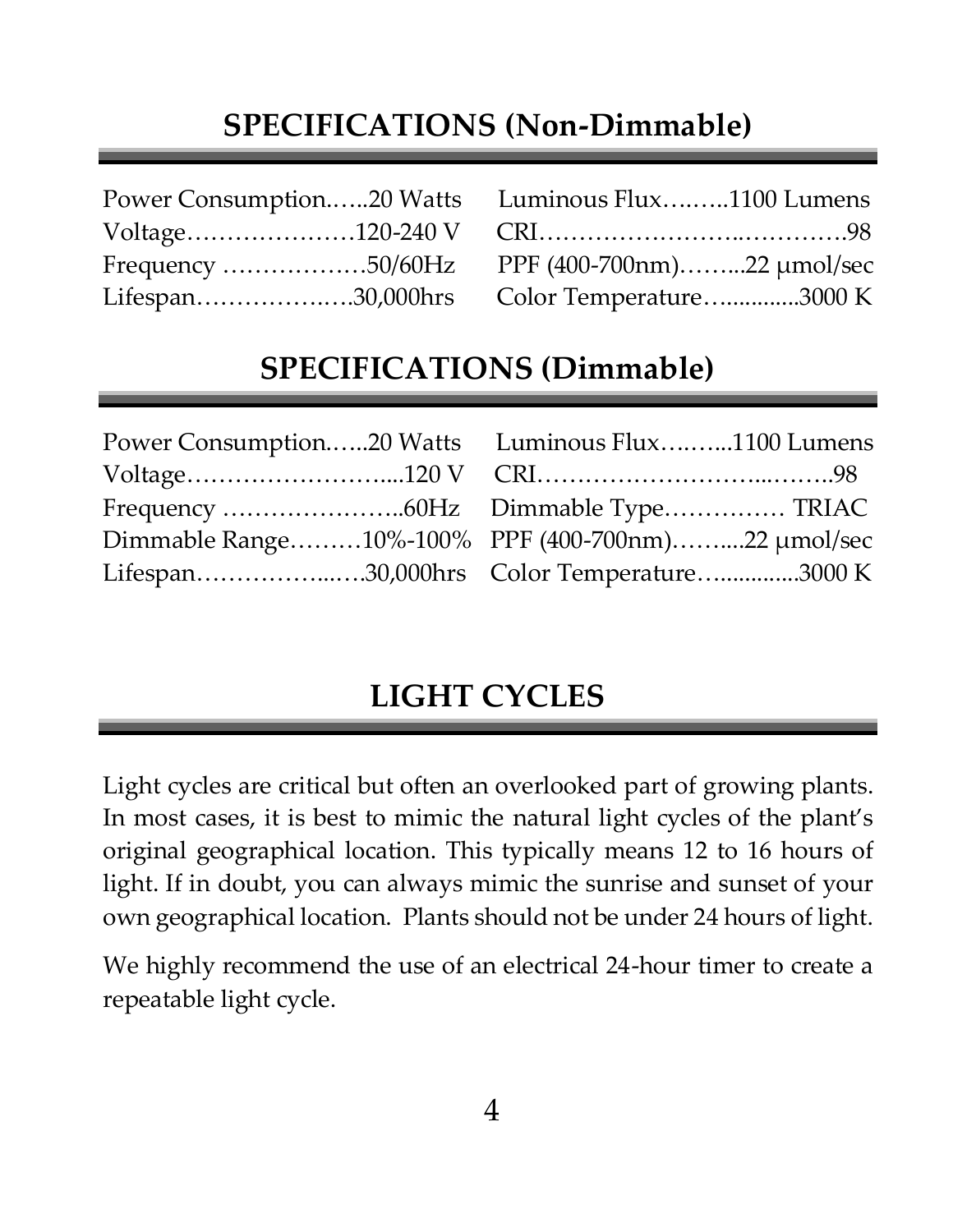# <span id="page-6-0"></span>**HANGING HEIGHTS AND COVERAGE**

Finding the right distance between the Vita grow light and your plant can be a challenge. The hanging height may vary if your plant receives significant natural light or no light at all. Below are the hanging heights and corresponding coverage area for the Vita grow light.

The following pages list out the most popular plants with recommended hanging heights for the Vita. Make sure to pay attention to your plants and make adjustments as needed.

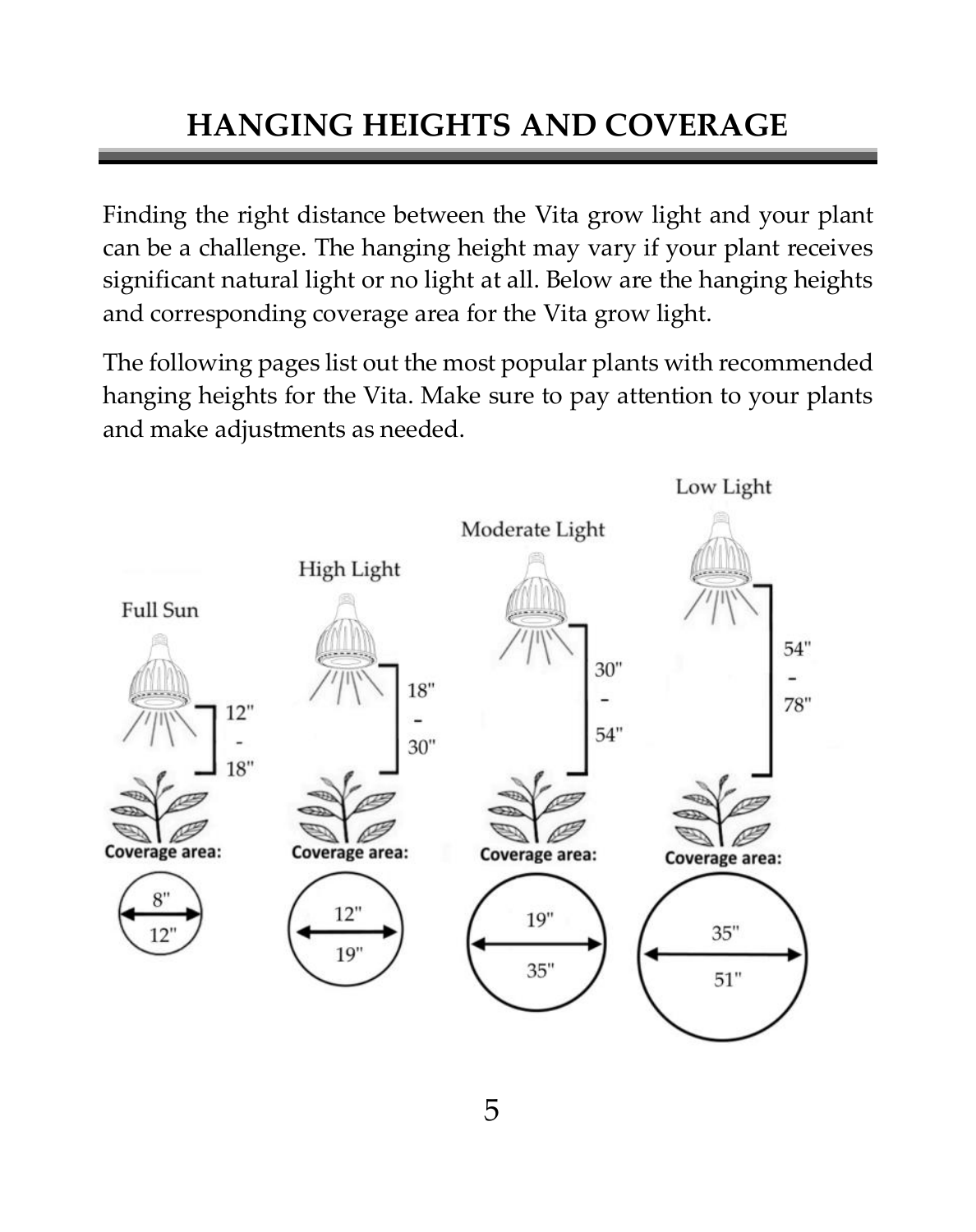| <b>Common Name</b>       | <b>Lighting Requirements</b> | Hanging<br>Heights |
|--------------------------|------------------------------|--------------------|
| <b>African Violets</b>   | Moderate to Low Light        | 30"-78"            |
| Aglaonemas               | Moderate to Low Light        | 30"-78"            |
| Aloe                     | High Light                   | 18"-30"            |
| Aluminum Plant           | Moderate to Low Light        | 30"-78"            |
| Amaryllis                | High Light                   | $18" - 30"$        |
| Anthurium                | Moderate Light               | 30"-54"            |
| Aralia, Balfour          | High Light                   | 18"-30"            |
| Aralia, False            | High to Moderate Light       | 18"-30"            |
| Aralia, Ming             | High to Moderate Light       | 18"-30"            |
| Arrowhead Vine           | Moderate Light               | 30"-54"            |
| Azalea                   | High Light                   | $18 - 30$ "        |
| Begonia, Angel Wing      | Moderate Light               | 30"-54"            |
| Begonia, Iron Cross      | Moderate Light               | 30"-54"            |
| Begonia, Strawberry      | Moderate Light               | 30"-54"            |
| Bird-of-Paradise         | High to Moderate Light       | $18" - 30"$        |
| Bomeliad, Earth Star     | Moderate Light               | 30"-54"            |
| Bougainvilla             | High Light                   | 18"-30"            |
| Brake, Victoria          | High Light                   | 18"-30"            |
| Bromeliad, Air Plant     | High Light                   | 18"-30"            |
| Bromeliad, Bird Nest     | Moderate to Low Light        | 30"-78"            |
| Bromeliad, Blushing      | Moderate Light               | 30"-54"            |
| Bromeliad, Dyckia        | High Light                   | 18"-30"            |
| Bromeliad, Flaming Sword | Moderate to Low Light        | 30"-78"            |
| Bromeliad, Friendship    | Moderate Light               | 30"-54"            |
| Bromeliad, Living Vase   | Moderate Light               | 30"-54"            |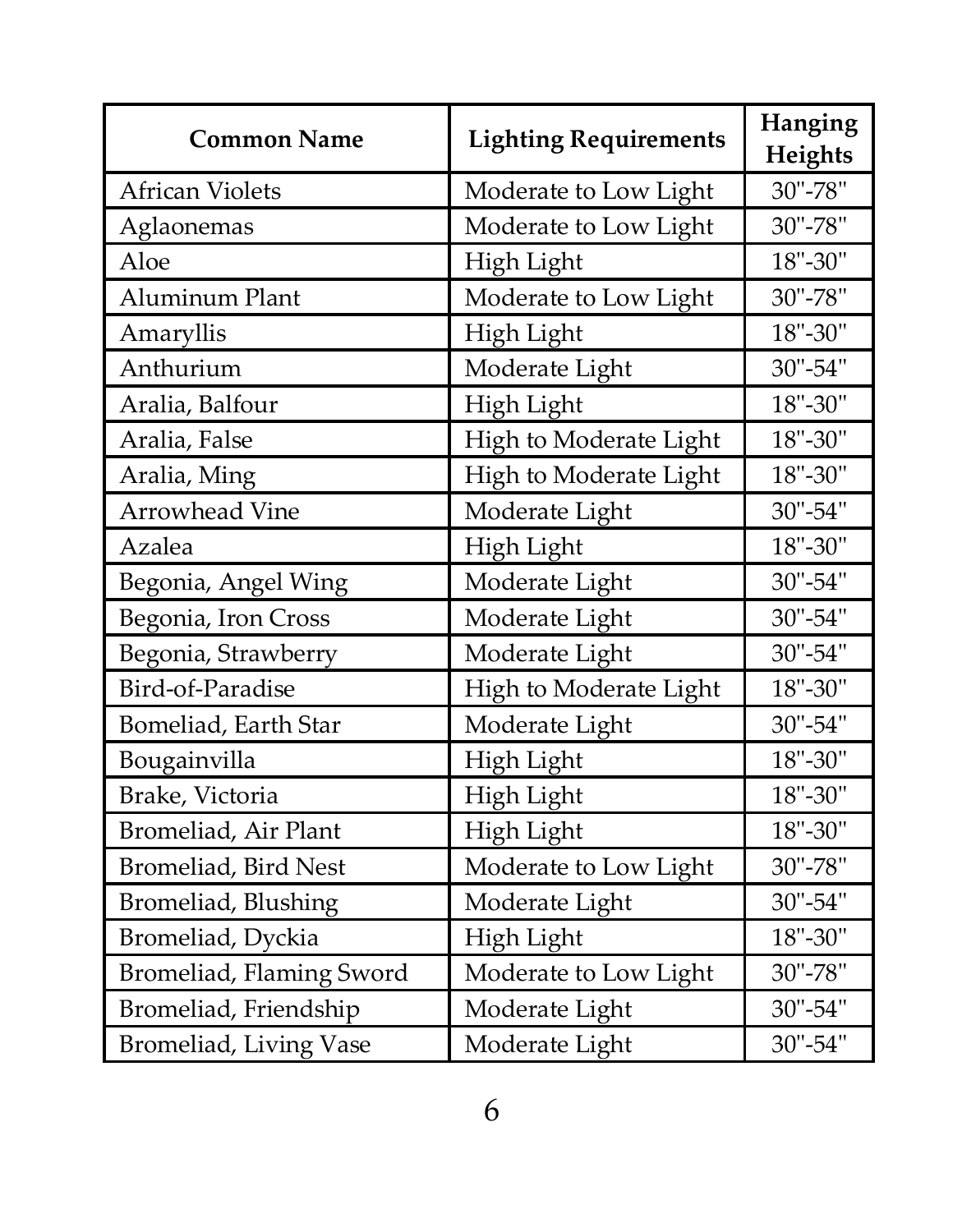| <b>Common Name</b>      | <b>Lighting Requirements</b> | Hanging<br>Heights |
|-------------------------|------------------------------|--------------------|
| Bromeliad, Pineapple    | High Light                   | 18"-30"            |
| Bromeliad, Star         | Moderate to Low Light        | 30"-78"            |
| Burro's (Donkey's) Tail | High Light                   | $18" - 30"$        |
| Cactus, Christmas       | Moderate Light               | 30"-54"            |
| Cactus, Easter          | Moderate Light               | 30"-54"            |
| Cactus, Old Man         | High Light                   | 18"-30"            |
| Cactus, Prickly Pear    | High Light                   | $18" - 30"$        |
| Cactus, Thanksgiving    | Moderate Light               | 30"-54"            |
| Calathea                | Moderate Light               | 30"-54"            |
| Cast Iron Plant         | Moderate to Low Light        | 30"-78"            |
| Century Plant           | High Light                   | 18"-30"            |
| Chenille Plant          | High Light                   | $18" - 30"$        |
| Chinese Evergreens      | Moderate to Low Light        | 30"-78"            |
| Citrus                  | High Light                   | $18" - 30"$        |
| Coffee Plant            | High to Moderate Light       | 18"-30"            |
| Coralberry              | Moderate Light               | 30"-54"            |
| Croton                  | High Light                   | 18"-30"            |
| Crown of Thorns         | High to Moderate Light       | 18"-30"            |
| Cyclamen                | High to Moderate Light       | 18"-30"            |
| Dracaena, Corn Plant    | Moderate to Low Light        | 30"-78"            |
| Dracaena, Dragon Tree   | High to Moderate Light       | $18" - 30"$        |
| Dracaena, Gold Dust     | High to Moderate Light       | $18" - 30"$        |
| Dracaena, 'Janet Craig' | Moderate to Low Light        | 30"-78"            |
| Dracaena, Red Margined  | Moderate Light               | 30"-54"            |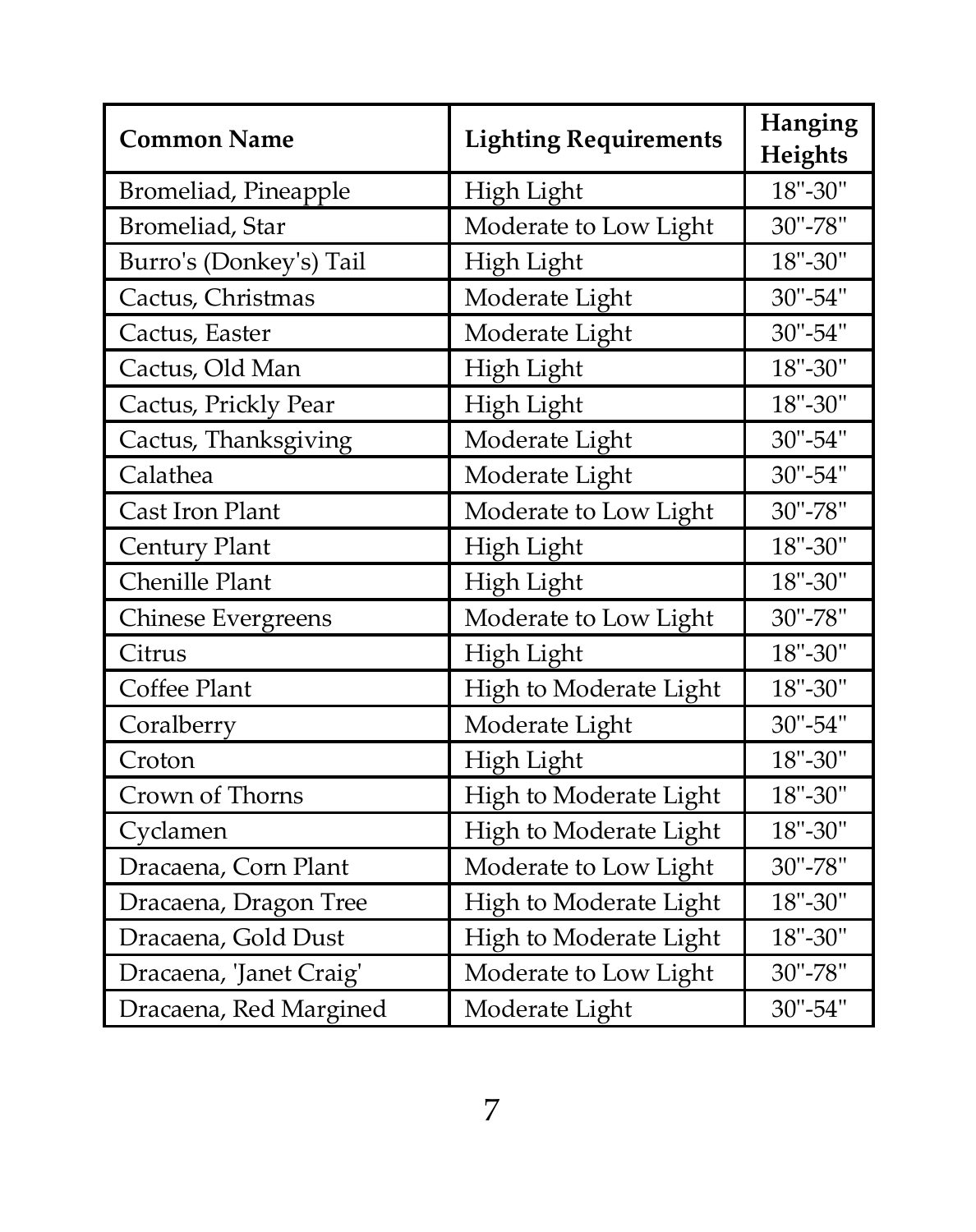| <b>Common Name</b>           | <b>Lighting Requirements</b> | Hanging<br>Heights |
|------------------------------|------------------------------|--------------------|
| Dracaena, Song of India      | Moderate Light               | 30"-54"            |
| Dracaena, 'Tri-color'        | Moderate Light               | 30"-54"            |
| Dumbcane                     | Moderate Light               | 30"-54"            |
| Elephant's Ear               | Moderate Light               | 30"-54"            |
| Fern, Asparagus              | Moderate Light               | 30"-54"            |
| Fern, Bird's Nest            | Moderate to Low Light        | 30"-78"            |
| Fern, Button                 | High to Moderate Light       | 18"-30"            |
| Fern, Rabbit's Foot          | High to Moderate Light       | 18"-30"            |
| Fern, Staghorn               | Moderate Light               | 30"-54"            |
| Ferns, Sword, Dallas, Boston | High to Moderate Light       | 18"-30"            |
| Ferns, Maidenhair            | Moderate Light               | 30"-54"            |
| Fig, Creeping                | Moderate Light               | 30"-54"            |
| Fig, Fiddleleaf              | Moderate Light               | 30"-54"            |
| Fig, Weeping                 | Moderate Light               | 30"-54"            |
| Fuchsia                      | Moderate Light               | 30"-54"            |
| Gardenia                     | High to Moderate Light       | 18"-30"            |
| Gloxinia                     | High Light                   | 18"-30"            |
| Goldfish Plant               | High Light                   | 18"-30"            |
| Hawaiian Ti Plant            | Moderate Light               | 30"-54"            |
| Haworthia                    | Moderate Light               | 30"-54"            |
| Hibiscus                     | High to Moderate Light       | $18" - 30"$        |
| Hoya / Wax Plant             | High Light                   | 18"-30"            |
| Indian Rubber Plant          | High Light                   | 18"-30"            |
| Ivy, Algerian                | High to Moderate Light       | $18" - 30"$        |
| Ivy, Aralia (Fatshedra)      | High to Moderate Light       | 18"-30"            |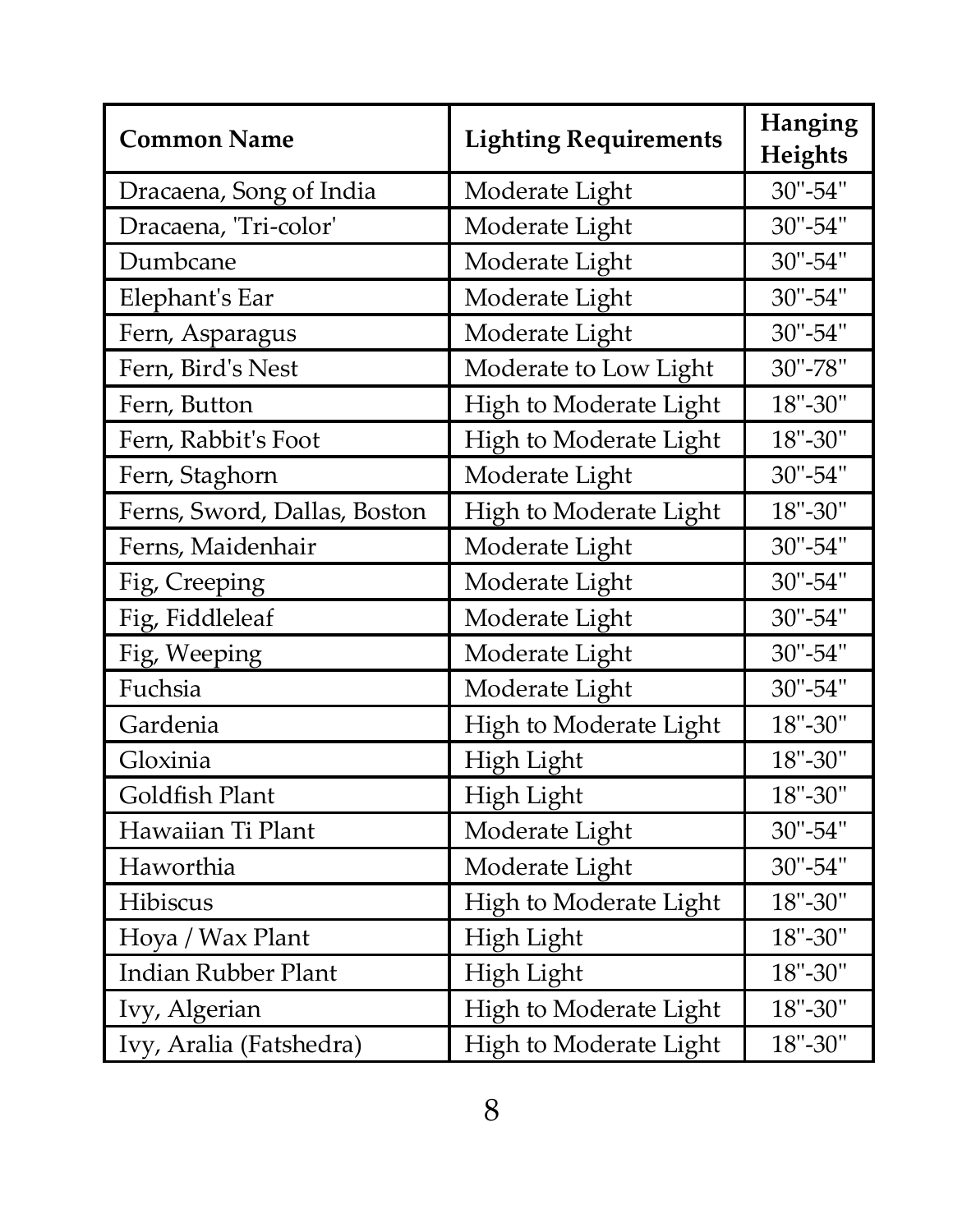| <b>Common Name</b>       | <b>Lighting Requirements</b> | Hanging<br>Heights |
|--------------------------|------------------------------|--------------------|
| Ivy, English             | High to Moderate Light       | 18"-30"            |
| Ivy, Grape               | Moderate Light               | 30"-54"            |
| Ivy, Parlor              | Moderate Light               | 30"-54"            |
| Ivy, Swedish             | Moderate Light               | 30"-54"            |
| Ivy, Variegated Mintleaf | Moderate Light               | 30"-54"            |
| Ivy, Wax                 | Moderate Light               | 30"-54"            |
| <b>Jade Plant</b>        | High to Moderate Light       | 18"-30"            |
| Kalanchoe                | High Light                   | 18"-30"            |
| Lantana                  | High Light                   | 18"-30"            |
| Lipstick Plant           | High Light                   | 18"-30"            |
| Monstera                 | Moderate to Low Light        | 30"-78"            |
| Natal Plum               | High Light                   | 18"-30"            |
| Nerve Plant              | Moderate to Low Light        | 30"-78"            |
| Norfolk Island Pine      | Moderate Light               | 30"-54"            |
| Orchid, Buttonhole       | High Light                   | 18"-30"            |
| Orchid, Cattleya         | High Light                   | 18"-30"            |
| Orchid, Dendrobium       | High to Moderate Light       | 18"-30"            |
| Orchid, Lady's Slipper   | Moderate Light               | 30"-54"            |
| Orchid, Moon/Vanda       | Moderate Light               | 30"-54"            |
| Orchid, Oncidium         | Moderate Light               | 30"-54"            |
| Orchid, Phalanopsis      | High to Moderate Light       | $18" - 30"$        |
| Palm, Fan                | High to Moderate Light       | 18"-30"            |
| Palm, Parlor             | Moderate to Low Light        | 30"-78"            |
| Palm, Sago               | Moderate Light               | 30"-54"            |
| Panda Plant              | High Light                   | $18" - 30"$        |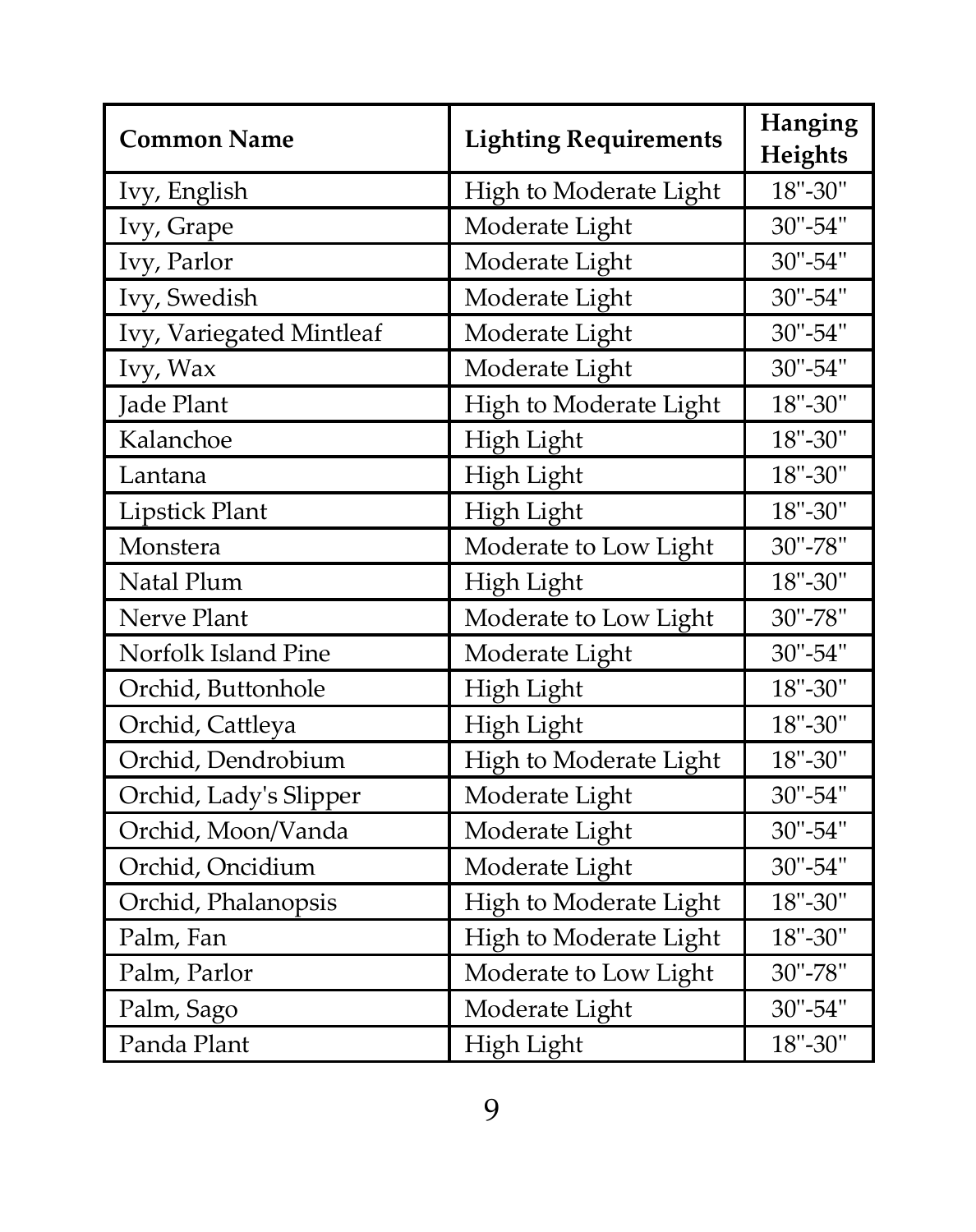| <b>Common Name</b>      | <b>Lighting Requirements</b> | Hanging<br>Heights |
|-------------------------|------------------------------|--------------------|
| Peace Lily              | Moderate to Low Light        | 30"-78"            |
| Peperomia               | Moderate Light               | 30"-54"            |
| Philodendron            | Moderate to Low Light        | 30"-78"            |
| Piggyback Plant         | High Light                   | 18"-30"            |
| Pitcher Plant           | High Light                   | 18"-30"            |
| Poinsettia              | High Light                   | 18"-30"            |
| Polka Dot Plant         | High to Moderate Light       | 18"-30"            |
| Ponytail Plant          | High to Moderate Light       | 18"-30"            |
| Pothos                  | High to Moderate Light       | $18" - 30"$        |
| Prayer Plant            | Moderate Light               | 30"-54"            |
| Primrose                | Moderate Light               | $30 - 54$ "        |
| Primrose, Cape          | High Light                   | 18"-30"            |
| Purple Passion (Velvet) | High Light                   | 18"-30"            |
| Purple Waffle Plant     | Moderate to Low Light        | 30"-78"            |
| Rosary Vine             | High Light                   | 18"-30"            |
| Schefflera (Umbrella)   | High to Moderate Light       | 18"-30"            |
| <b>Shamrock Plant</b>   | High to Moderate Light       | 18"-30"            |
| Shrimp Plant            | High Light                   | 18"-30"            |
| <b>Snake Plant</b>      | Moderate to Low Light        | 30"-78"            |
| Spiderplant             | Moderate Light               | 30"-54"            |
| String-of-Pearls        | High Light                   | 18"-30"            |
| Tahitian Bridal Veil    | High to Moderate Light       | 18"-30"            |
| Venus Fly Trap          | High Light                   | 18"-30"            |
| Yucca                   | High to Moderate Light       | $18" - 30"$        |
| Zebra Plant             | Moderate Light               | 30"-54"            |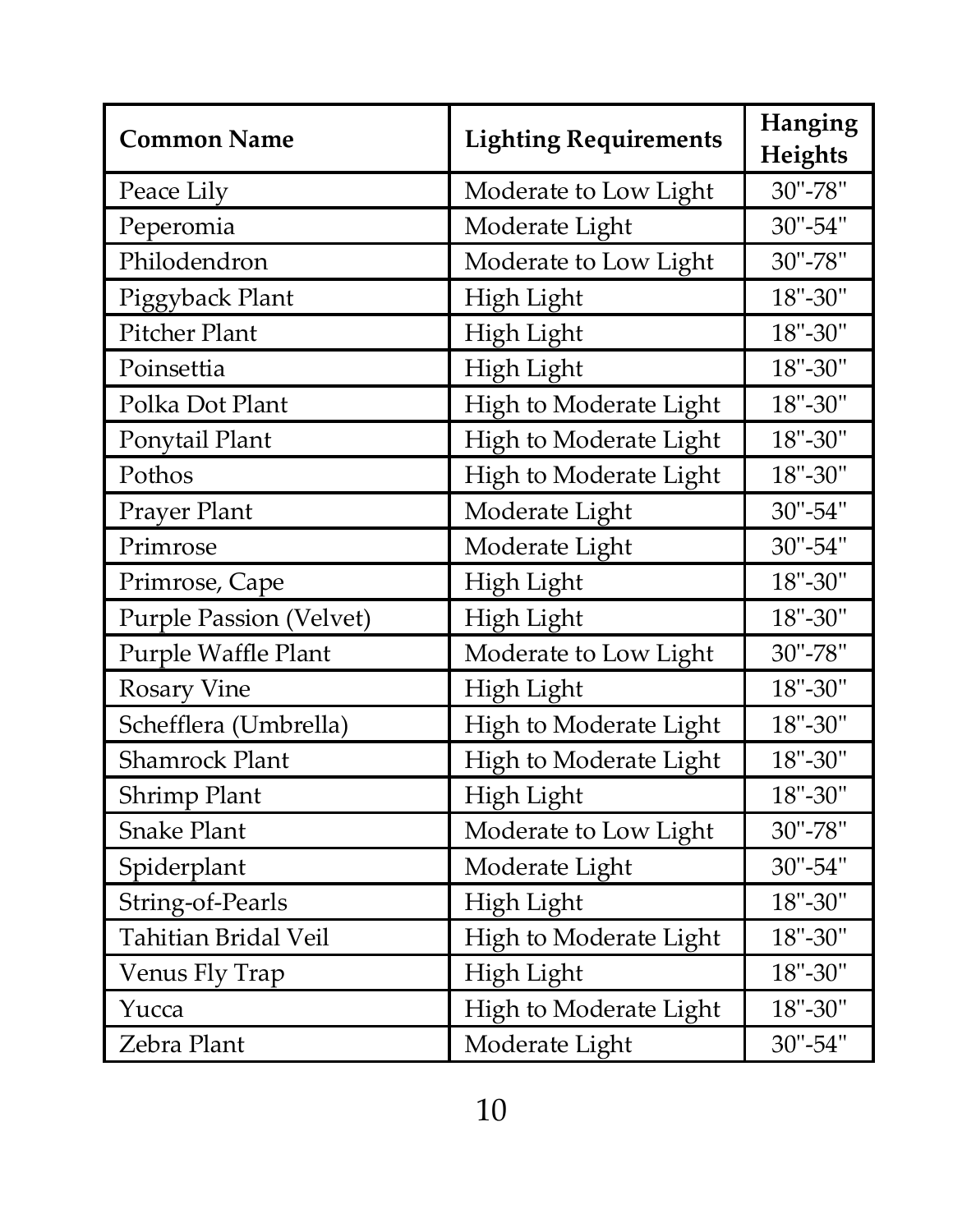# <span id="page-12-0"></span>**INDOOR GROWING GUIDE**

Plants should not be an overlooked element in creating a warm and inviting room; a perfectly placed plant can bring the entire room to life! For beginner gardeners, or even those with a year or two under their belts, the world of garden tools, materials, and supplies can be overwhelming. We provided this guide to help you decide what essentials you need to get started.

#### **Lighting:**

This manual will help you determine the appropriate hang height, light cycles and more. You can tell if your plant is not receiving enough light if it stops growing, the spaces between the leaves on new growth are much longer than before, the new leaves are smaller, the leaf color is lighter, or older leaves are dead.

It is important that light covers the entire plant, including the sides of the plant. Larger plants may require two or more Vitas to provide adequate light intensity. If you have questions, you can contact Soltech Solutions and we would be glad to assist you.

#### **Temperature:**

Temperature is a major factor influencing plant growth indoors. Before picking out your plants, consider the optimal temperature the plant needs. While many plants grow at temperatures around 60°F – 85°F  $(15^{\circ}C - 29^{\circ}C)$ , some tropical plants grow best at temperatures exceeding 85°F. Be careful not to place plants near AC vents or heaters, the change in temperature may kill them.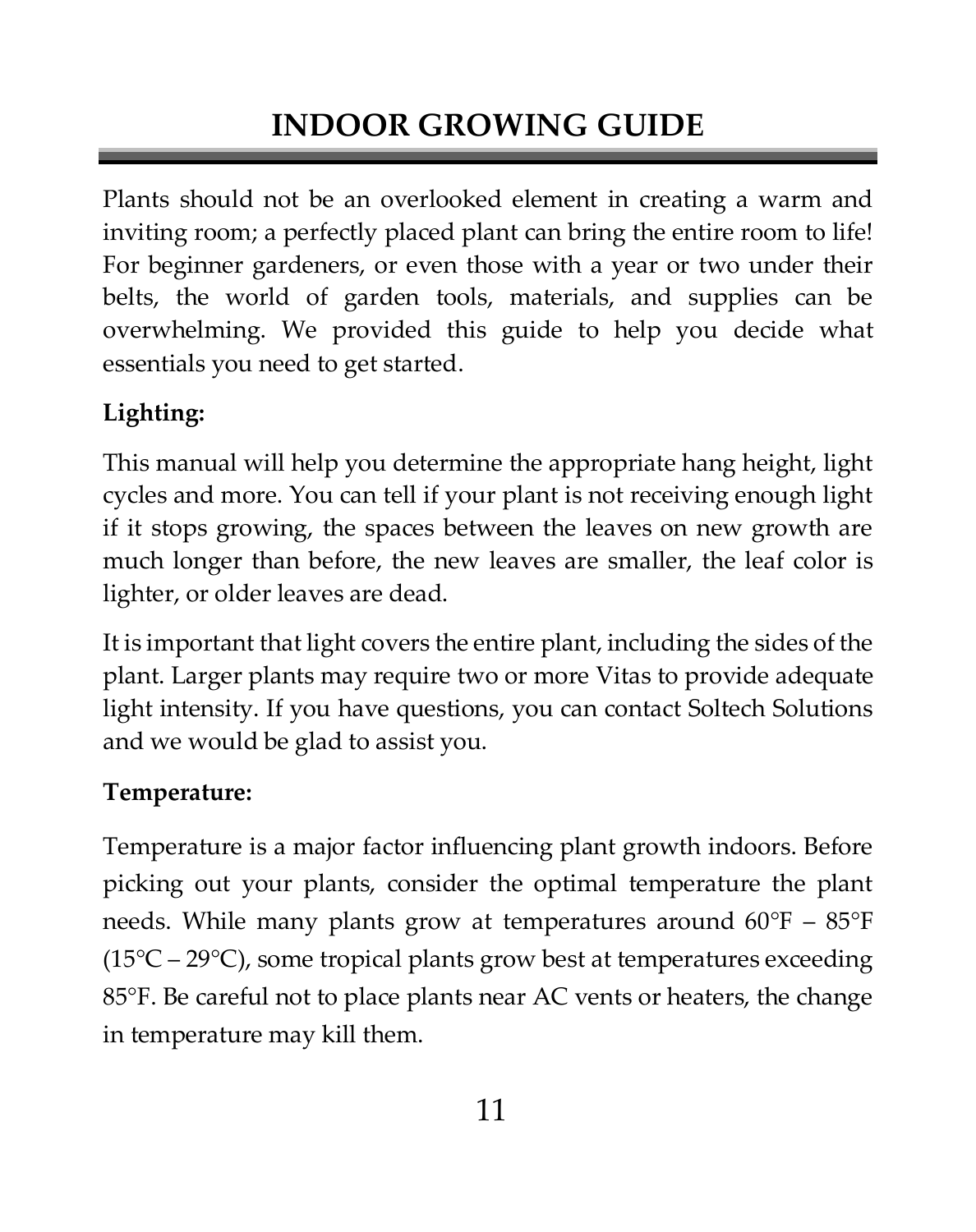#### **Humidity:**

Some indoor plants need high humidity and excellent air circulation for optimal growth. Humidity below 20% is considered low, up to 50% is medium, and above 50% is high. Many plants come from tropical regions and require high humidity. Since most homes have low humidity levels, you can do a few things to increase humidity.

- Place plants close together. Plants naturally humidify the air around them.
- Set your plants on a tray of pebbles filled with water.
- Use a humidifier if your air is very dry.

Take caution when misting plants, especially if your plant has hairy leaves. Your plant may be more susceptible to disease and mildew. You may want to consider adding a fan to increase air circulation.

#### **Pots & Containers:**

To start your garden, you need the right type of container for your plant. The container should have drainage holes; water should be able to drain out. Plants cannot sit in waterlogged soil or they will die.

#### **Watering:**

Often overlooked, watering your plants properly is important. When dealing with how much water to apply, consider the plant type, plant size, container size, soil moisture and light intensity. For most plants, when deciding when you should water, feel the soil by pushing your finger about 1-2 inches below the dirt's surface. If the soil is still moist,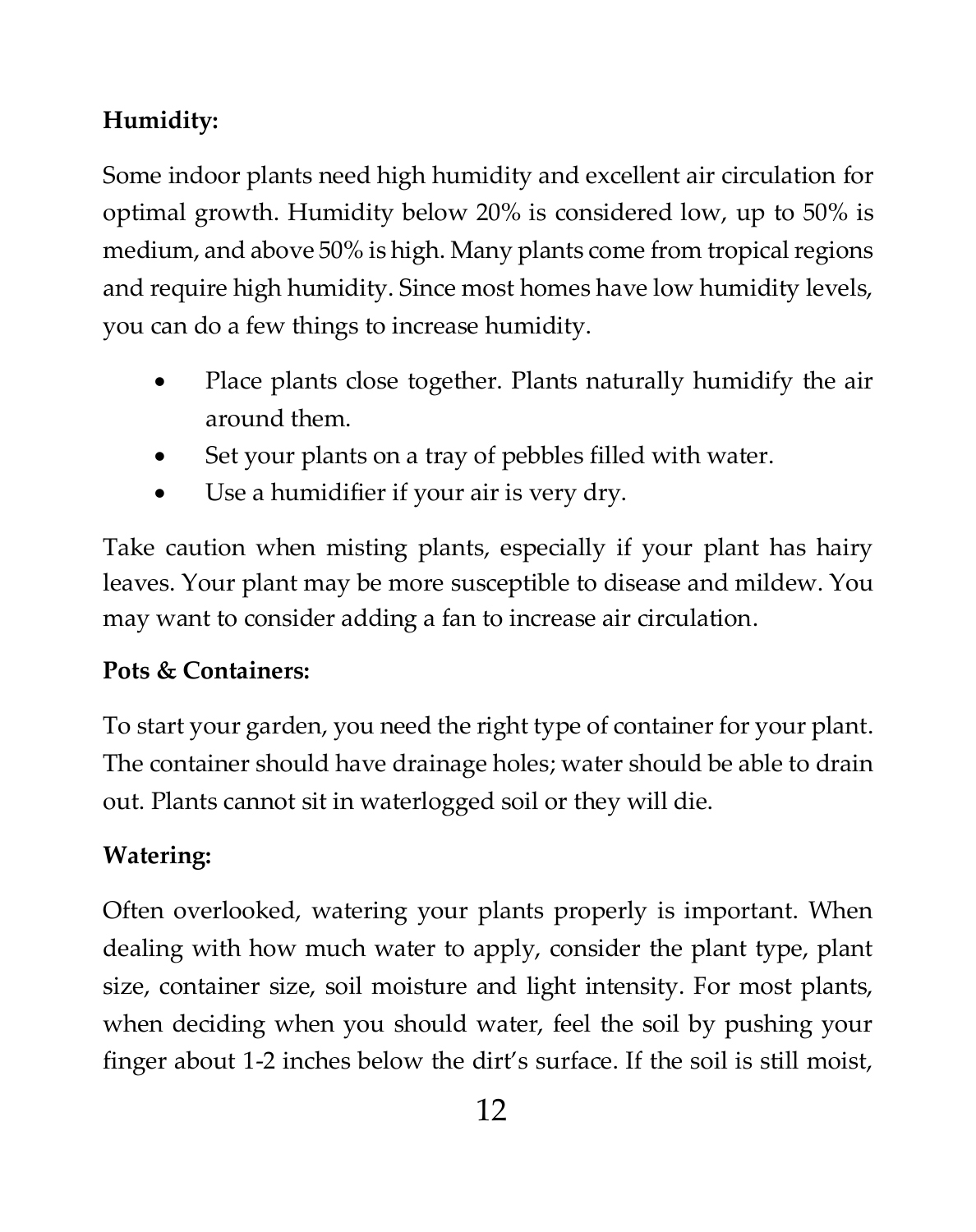do not water the plant. Overwatering can lead to root rot, mildew, and disease.

#### **Soil:**

We recommend that you find a high quality, pre-mixed soil at your local garden stores that was designed for container gardening. If you find your soil does not drain well, you can add perlite, coarse sand, or peat moss to increase drainage. Different plants grow better in different soil, make sure you know which soil you plant needs before planting.

#### **Buying New Plants:**

Buying new plants is always fun, but make sure to look for healthy plants with medium to dark green foliage. Avoid plants with unnatural yellow or brown leaves. Look for pest, especially small white mites on the undersides of the leaves. Remove the plant from the pot and examine the root system. Healthy roots generally are visible along the outside of the soil and have an earthy smell. Brown or black roots, especially if they have a foul smell, are signs of a problem.

#### **Acclimatization:**

Acclimatization is the adaptation of a plant to a new environment. Changing the environment, the plant is accustomed to will stress the plant and may cause damage, prevent growth, or even kill the plant. The greater the difference between the previous environment and the new environment, the greater the stress the plant endures.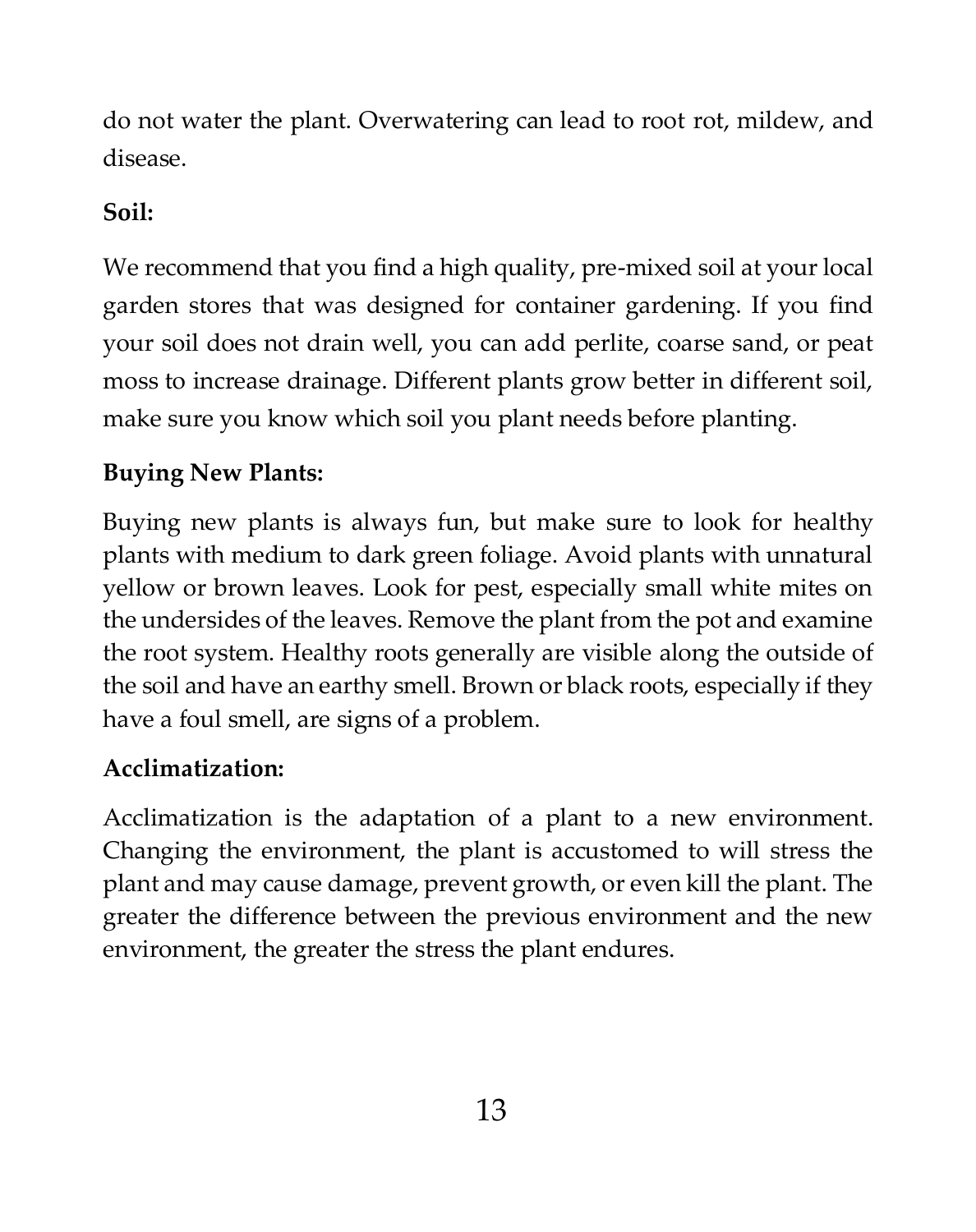#### **Pruning:**

Pruning your plant is a great way to encourage dense growth while maintaining an optimal size and shape. Plants concentrate growing on the top and outer parts; pruning these growth areas regularly will encourage growth closer to the inner parts of the plant. Although not all houseplants need pruning, most will benefit from some attention, even if it is simply removing dead leaves or diseased or damaged stems.

#### **Pest Management:**

Like all plants, indoor plants will occasionally come under attack from pests. Some of the most encountered arthropod pests are those that feed on plant juices. To remove the infestation, we recommend diluted Neem Oil or Mighty Wash. Both can be bought in stores or online. You should first test these in a small area before using them on the plant. Some plants are sensitive to the sprays and you could kill them. You can also treat the plants by wiping leaves and stems with insecticidal soap. Heavy infestations may be too difficult to treat, consider discarding these plants.

#### **Fungus Gnats:**

These gnats are a common pest of plants grown indoors, especially where humidity and moisture are high. To rid your plant and home of fungus gnats, we recommend using yellow sticky paper designed for gnats. In addition, you will want to leave your plant soil dry out between watering. Fungus gnats do well in damp soil, allowing your soil to dry out an inch or two down will kill larvae and inhibit egg development. For plants that can tolerate neem oil, we recommend adding a small amount of neem oil when you water your plants.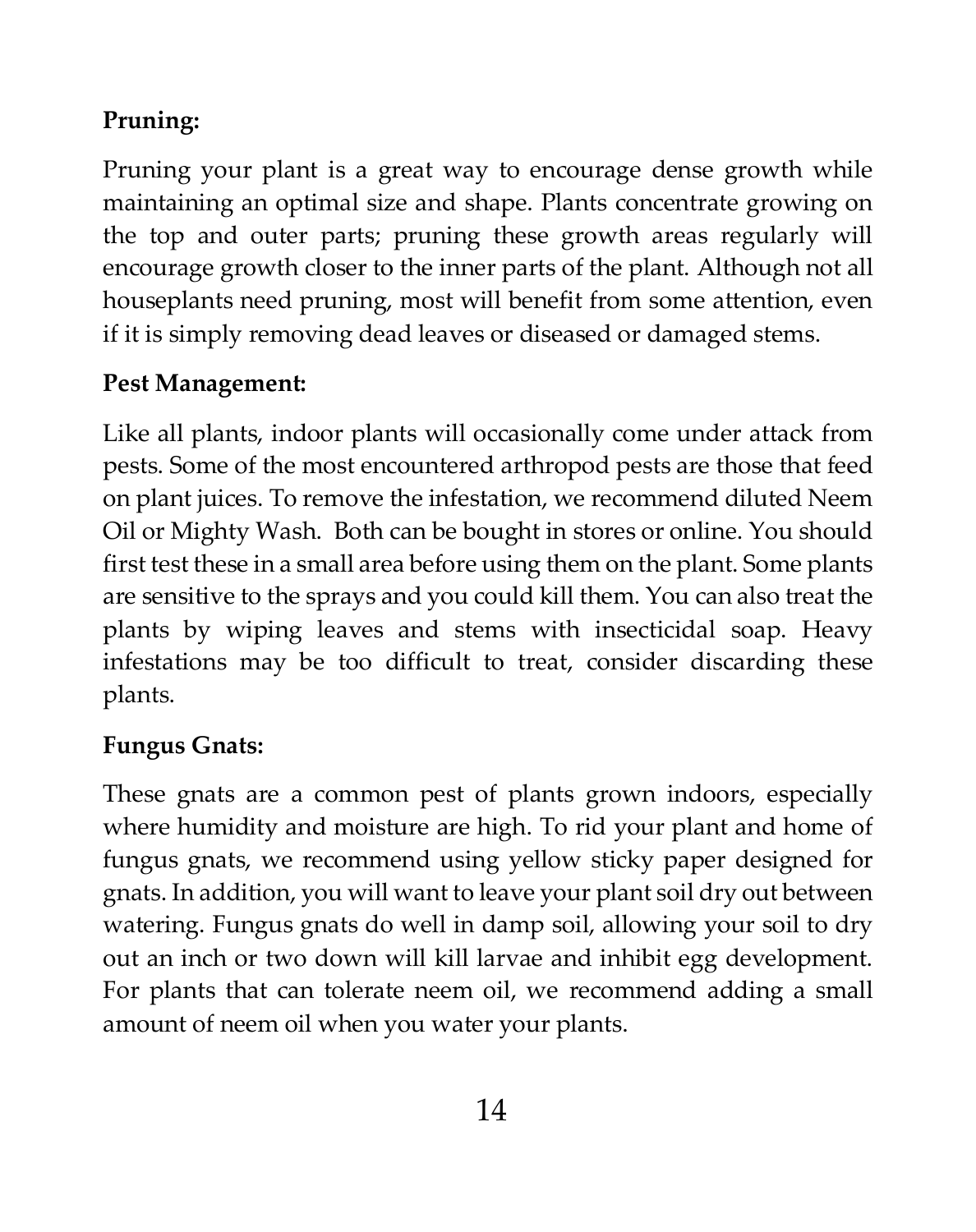### <span id="page-16-0"></span>**VITA TROUBLESHOOTING**

#### **Problem: Plants are turning colors or dying**

Possible cause #1: Check the plant for bugs.

Possible cause #2: Check the soil quality.

Possible cause #3: Check if the container has a drain hole and make sure it is not clogged.

Possible cause #4: Check if the soil is still wet. Make sure the soil is dry between watering.

Possible cause #5: Check for air drafts, AC Vents, or other possible temperature changes.

Possible cause #6: Check humidity levels, tropical plants may require high humidity.

Possible cause #7: Did you fertilize lately? Fertilize!

Possible cause #8: Adjust the hanging height of the Vita.

#### **Problem: The Vita is flickering, flashing, or not working**

Possible cause #1: Incorrect voltage. Check the input voltage. Non-Dimmable Vita bulbs should not be on the same circuit as a dimmer switch. Dimming them will damage the bulb.

Possible cause #2: Incompatible dimmer. Dimmable Vita bulbs work on most, but not all dimmer types. Make sure to use compatible LED dimmers.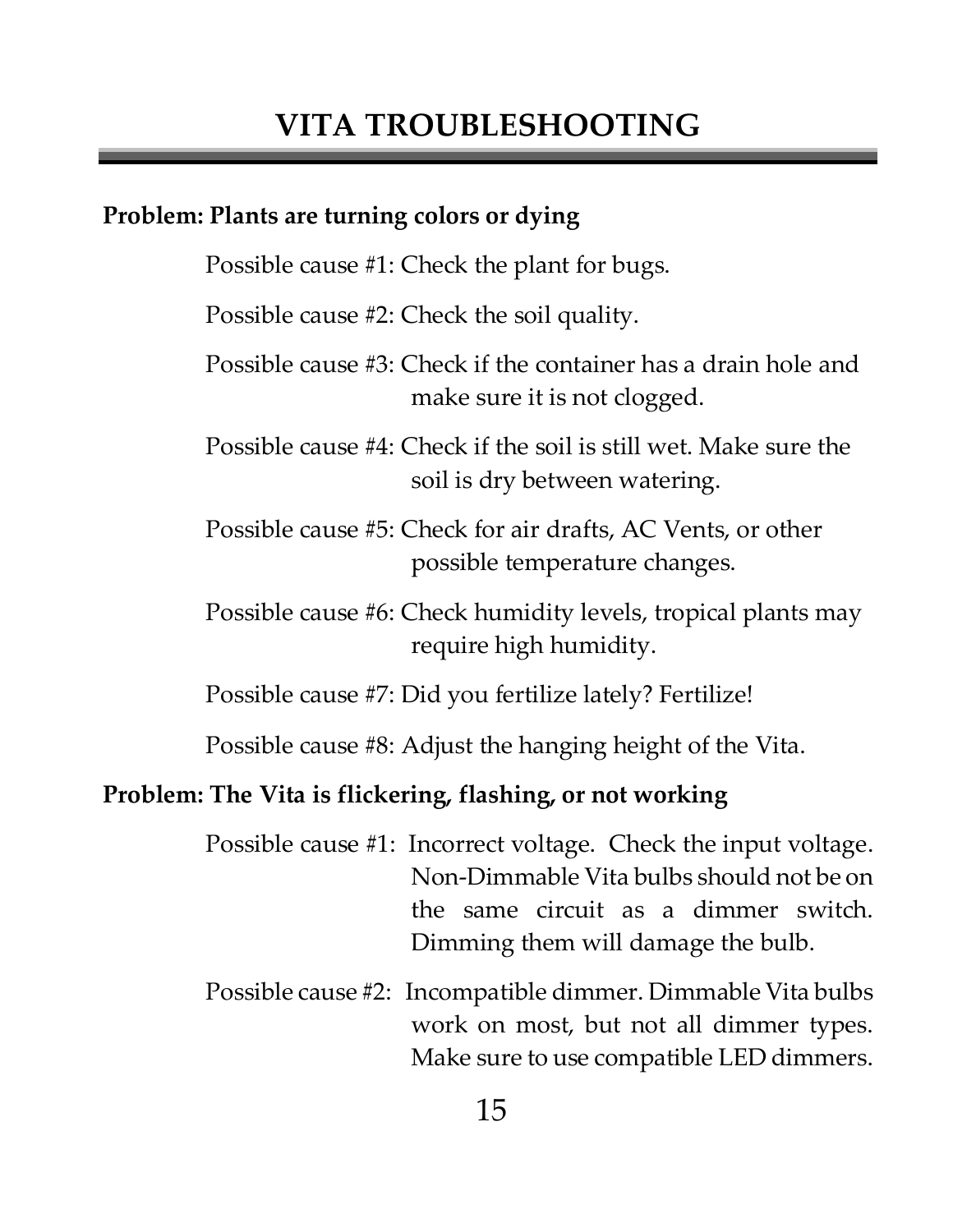- Possible cause #3: Dimmable Vita is flickering or shutting off when dimmed between 0% - 10%. The Vita can only be dimmed between 10%-100%, dimming it below 10% may cause the bulb to shut off, flicker, or not turn back on until more power is used. Many dimmers have a manual adjustment behind the faceplate that will prevent dimming below 10%. Otherwise, we recommend replacing the dimmer with a LED compatible dimmer.
- Possible cause #4: High temperature is causing the bulb to shut off. The bulb should not be sealed inside of a light fixture. Additionally, make sure nothing is covering the heatsink or otherwise causing the light to overheat.
- Possible cause #5: The product is damaged and needs to be repaired. Contact us for more information.

#### **Problem: The Vita is overheating, too hot to touch**

Possible cause #1: The Vita will be hot to the touch under normal operation. Make sure the Vita is not too close to heat sources or sealed inside of a fixture. Make sure nothing is covering the heatsink or would hinder the natural cooling abilities of the heat sink.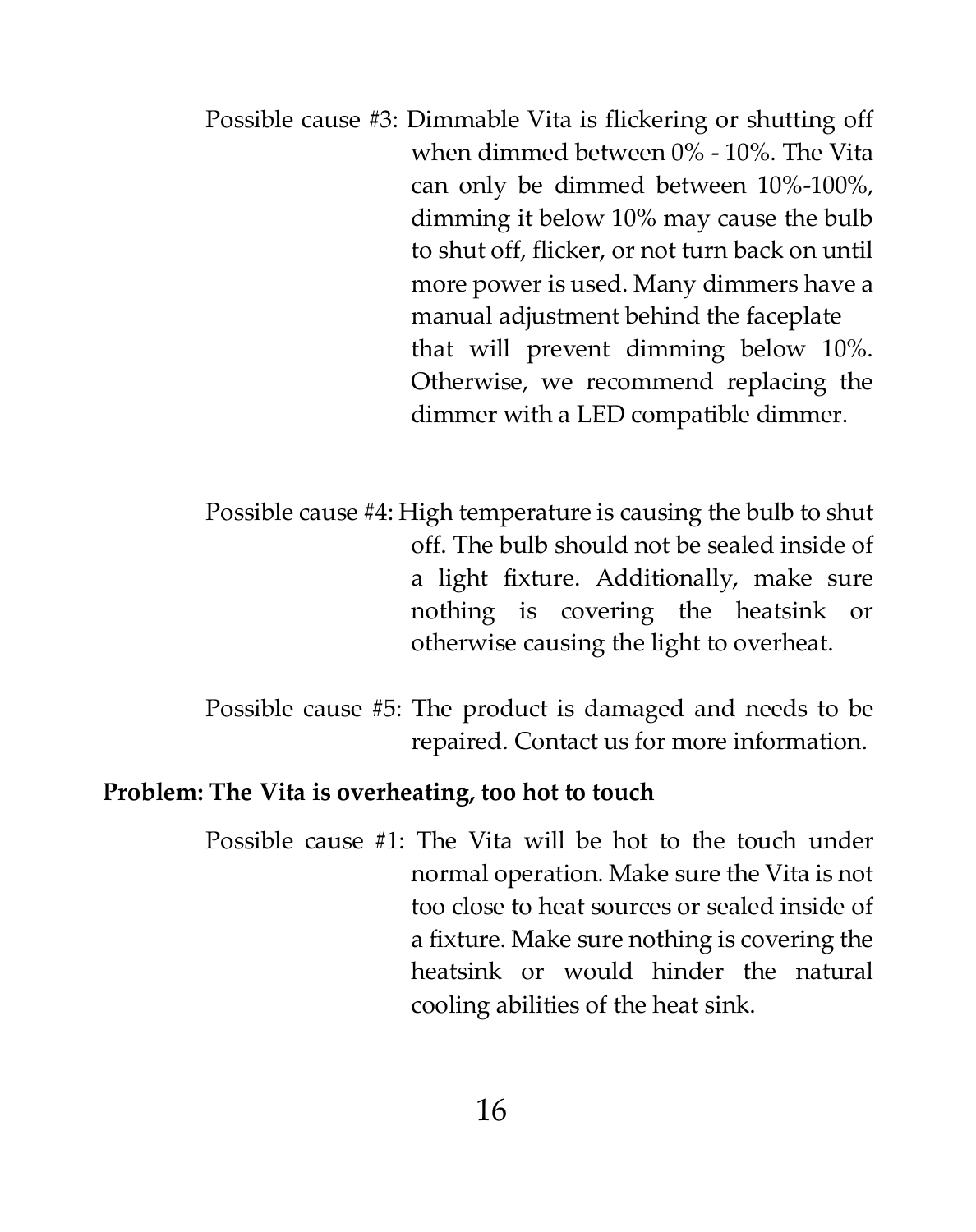#### <span id="page-18-0"></span>**What Is Covered**

The Vita is warranted against defects in materials and/or workmanship for a period of three (3) years from the original date of purchase. During the warranty period, Soltech Solutions LLC will either repair or replace any covered, defective product. Within the first 90 days, Soltech Solutions LLC will incur all costs associated with the repair, or replacement, and return of the defective product. After 90 days, the customer will assume responsibility of shipping the defective product back to Soltech Solutions LLC for the remainder of the warranty period. Soltech Solutions will, in turn, assume responsibility for the shipping fees associated with returning the repaired or replaced product back to the purchaser.

#### **What is Not Covered**

This limited warranty does not cover any damage, deterioration or malfunction resulting from any alteration, modification, improper or unreasonable use or maintenance, misuse, abuse, neglect, exposure to excess moisture, fire, improper packing and shipping (such claims must be presented to the carrier), lightning, power surges, or other acts of nature. This warranty does not cover any damage, deterioration or malfunction resulting from the installation or removal of this product from any installation, any unauthorized tampering with this product, any repairs attempted by anyone unauthorized by Soltech Solutions LLC to make such repairs, or any other cause which does not relate directly to a defect in materials and/or workmanship of this product.